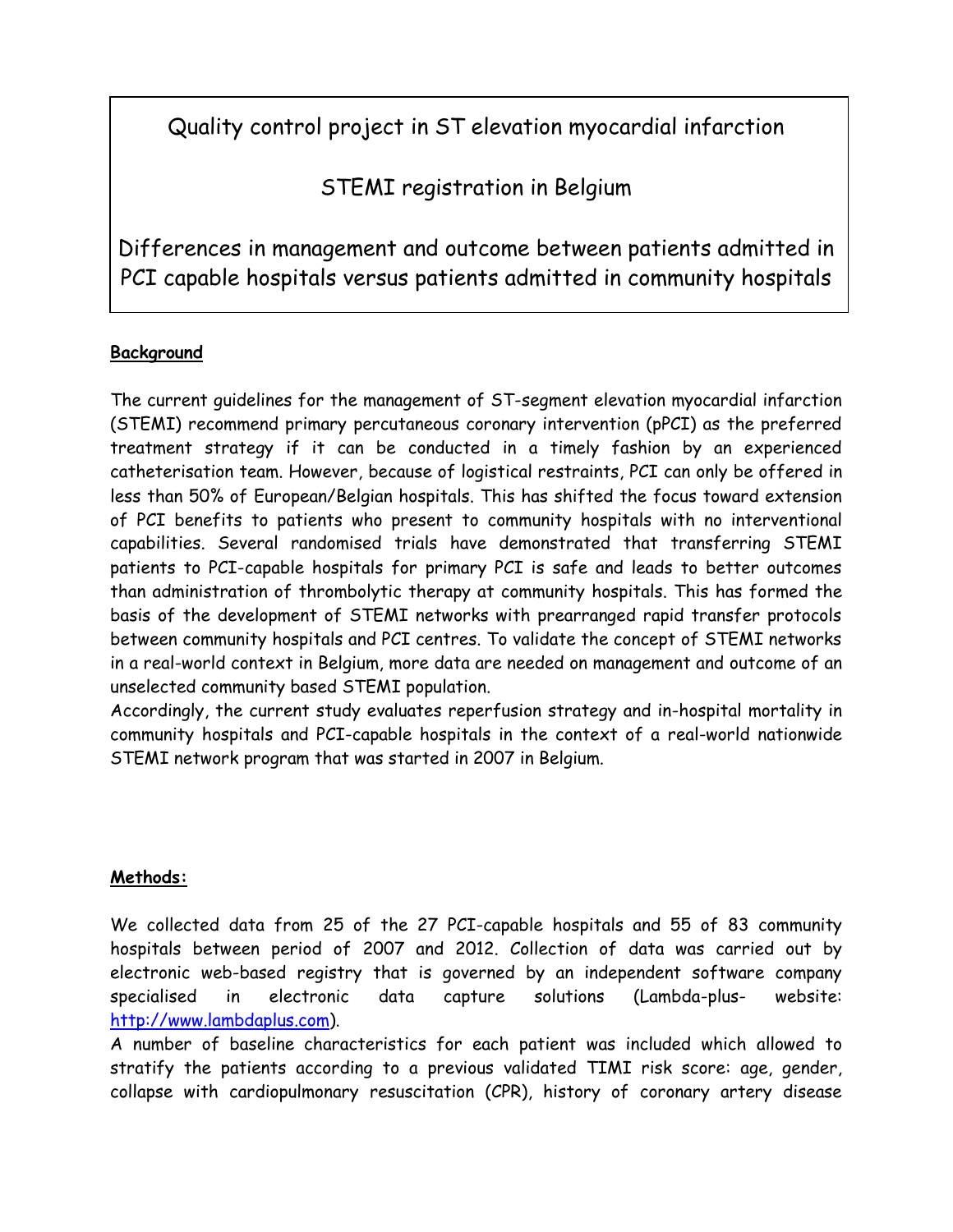(CAD) or peripheral artery disease (PAD), location of infarction, total ischemic time. age, hemodynamic status on admission, history of atherovascular disease, history of hypertension or diabetes. Following types of reperfusion strategy were defined: thrombolysis (TL), percutaneous coronary intervention (PCI) or no reperfusion. In addition, for TL and for no-reperfusion patients subsequent invasive evaluation (either in the acute phase or more electively during hospitalisation) was recorded.

The primary endpoint was in-hospital death from all causes as late as 30 days after admission. Vital status was assessed in the final hospital before home discharge.

# **Statistical Analysis**

.

Continuous variables are presented as the mean values with corresponding standard deviation (SD). Comparisons between groups were made with an unpaired t-test. The differences between proportions were assessed by chi-squared analysis. Independent determinants of in-hospital death were determined by means of multiple logistic regression analysis and reported as odds ratios (ORs) and 95% confidence intervals (CIs). Following factors were included in this analysis: age, gender, weight, history of CAD or PAD, arterial hypertension, diabetes mellitus, Killip class, blood pressure and heart rate on admission, infarct location, cardiac arrest with rescuscitation, total ischemic time, hospital volume as defined by the number of enrolled STEMI patients. A propensity score was used to adjust for differences in baseline characteristics between community hospital-admitted patients and PCI-capable hospital-admitted patients.(15). For all analyses, a value of p<0.05 was considered statistically significant.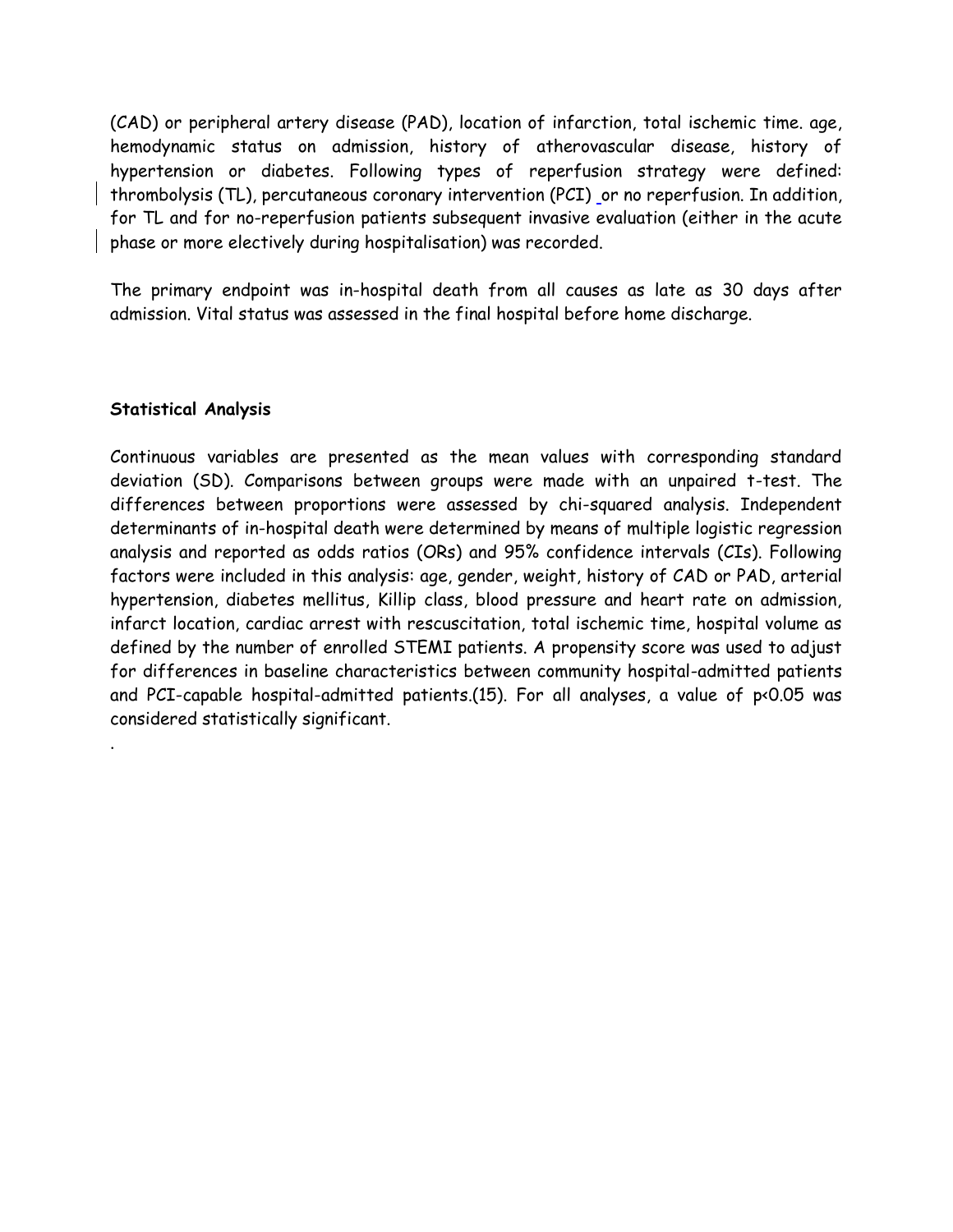# **Results**

#### Baseline characteristics and treatment modalities

The total study population consisted of 13516 patients. Of the total population, 5409 patients (40%) were admitted to a community hospital and 8107 (60%) to a PCI-capable hospital. The baseline characteristics of the two patient groups are depicted in table 1. Patients admitted to community hospitals were older, a higher percentage was female and had longer total ischemic time delays, but had less concomitant pathology and were hemodynamically more stable than patients admitted to PCI-capable hospitals. The overall TIMI risk score was not significantly different between both study groups: 4.3 vs. 4.2 (p=0.3). Treatment strategy was highly different between both study groups. Primary PCI was the predominant treatment strategy (93.3%) in PCI-capable centres, whereas in community hospitals, both transfer for pPCI (76%) and thrombolytic therapy (16%) was offered to patients. Fibrinolysis was given pre-hospital for 16.6% of the thrombolysis patients. Conservative therapy was offered more often to community hospitalised patients (8.2% vs.3.7%) and was mostly related to too late presentation (78%) or to severe comorbidity (14%). In community hospitalised patients, the TIMI risk score of thrombolysis patients was lower than that of pPCI patients:  $3.8 \pm 2.7$  vs. $4.1 \pm 2.9$  (p=0.03). The majority (68%)of the thrombolysis and conservatively managed patients underwent subsequent invasive evaluation either in the acute phase after failed thrombolysis or electively during index hospitalisation.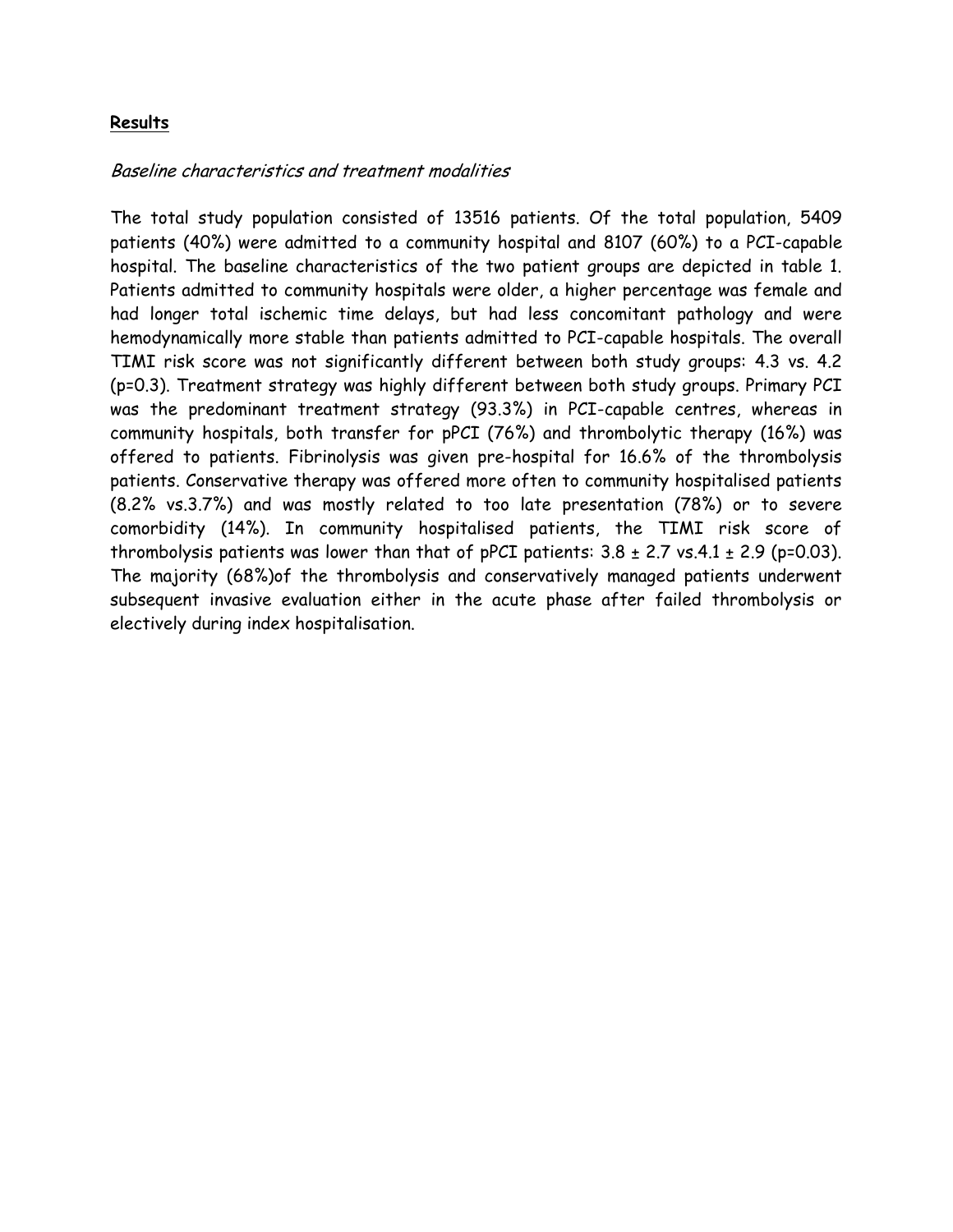| Characteristics            | Community<br>hospital<br>$N = 5409$ | PCI-capable<br>hospital<br>$N = 8107$ | p-value  |
|----------------------------|-------------------------------------|---------------------------------------|----------|
| Age, y                     | $63.7 \pm 13.5$                     | $62.6 \pm 13.1$                       | 0.0003   |
| Man, %                     | 72.7                                | 77                                    | < 0.0001 |
| Weight $<$ 67 kg, %        | 18.4                                | 17.3                                  | 0.17     |
| Previous CAD, %            | 16.8                                | 19.7                                  | 0.0007   |
| Previous PAD, %            | 8.8                                 | 10.3                                  | 0.03     |
| Arterial hypertension, %   | 42.2                                | 45.2                                  | 0.01     |
| Diabetes, %                | 14.2                                | 15.9                                  | 0.04     |
| Killip Class>1, %          | 20.4                                | 23.1                                  | 0.0001   |
| Heart rate>100, %          | 14.0                                | 14.5                                  | 0.05     |
| Blood pressure<100, %      | 21                                  | 15                                    | 0.0001   |
| CPR, %                     | 8.8                                 | 11.8                                  | < 0.0001 |
| Infarct location, %        |                                     |                                       |          |
| <b>Anterior or LBBB</b>    | 45.2                                | 44.3                                  | 0.67     |
| Time from symptom onset to |                                     |                                       |          |
| treatment:                 |                                     |                                       |          |
| $< 2 h, \%$                | 23.9                                | 24.1                                  |          |
| $2-4 h, \%$                | 39.5                                | 43.6                                  | < 0.0001 |
| 4-8 h, $%$                 | 22.4                                | 18.8                                  |          |
| 8-12 h, %                  | 7.2                                 | 6.2                                   |          |
| $>12h$ , %                 | 6.9                                 | $\overline{\mathcal{L}}$              |          |
| <b>TIMI</b> risk score     | $4.3 \pm 2.9$                       | $4.2 \pm 2.9$                         | 0.29     |
| Treatment:                 |                                     |                                       |          |
| Thrombolysis, %            | 15.6                                | 2.9                                   | < 0.0001 |
| Primary PCI, %             | 76                                  | 93.3                                  |          |
| Conservative, %            | 8.2                                 | 3.7                                   |          |

# **Table 1: Baseline patient characteristics and treatment modalities**

Values are represented as mean ± standard deviations or as percentages.

Abbreviations: PCI , percutaneous coronary intervention; CAD, coronary artery disease; PAD, peripheral artery disease; LBBB, left bundle branch block; TIMI, Thrombolysis in Myocardial Infarction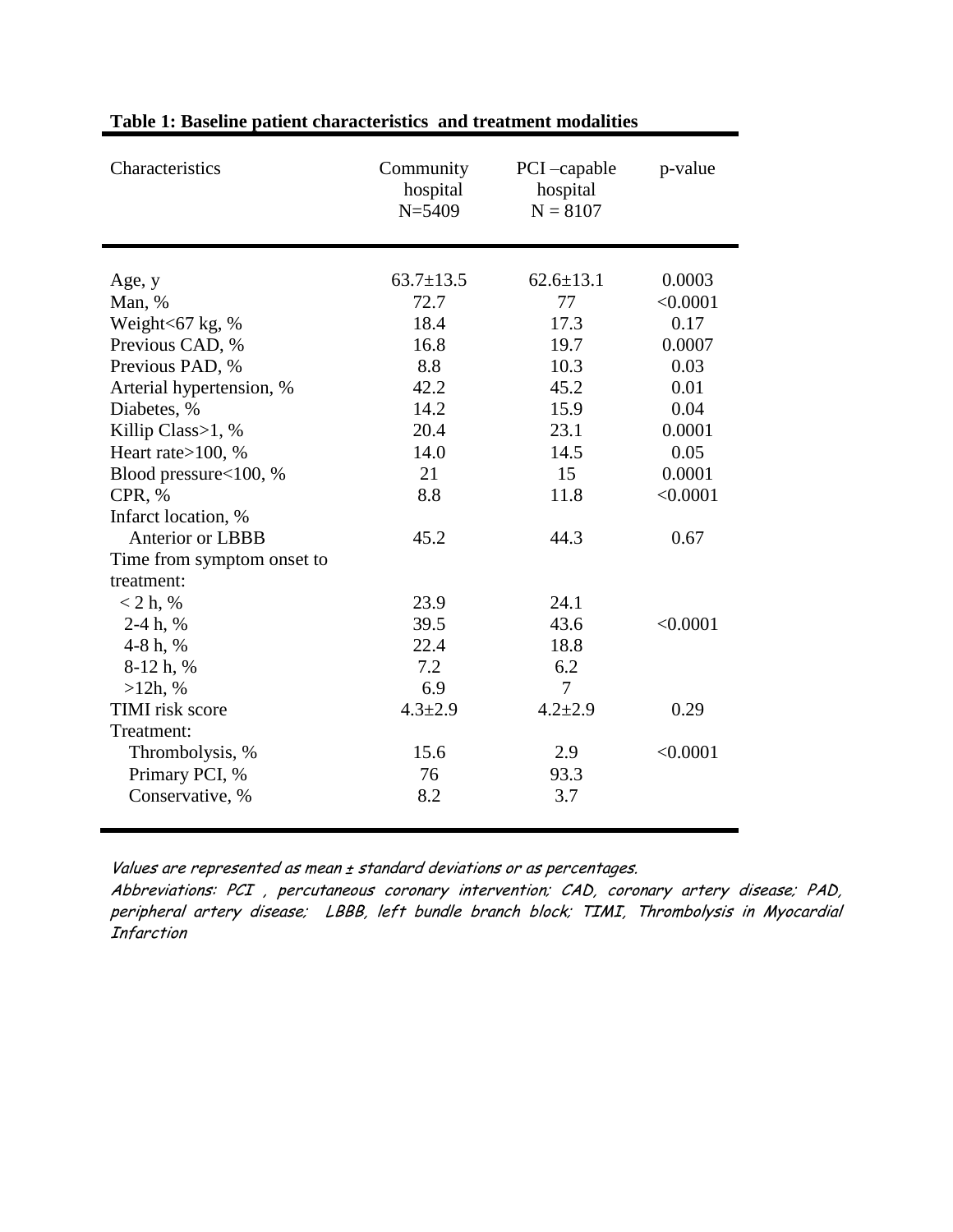#### In-hospital mortality and its predictors

The in-hospital mortality of the total study population was 6.8% and occurred within a median of 2 days (25<sup>th</sup> and 75<sup>th</sup> percentiles: 0-7days) after admission. In hospital mortality was 6.9 % in community hospitalised patients versus 6.7% in patients admitted to PCI-capable hospitals (p=0.6). After correction for differences in baseline characteristics, the adjusted odds ratio was 1.1 ( 95% confidence interval: 0.8-1.4). Table 1 summarises the independent predictors of in-hospital mortality. The most important independent risk factors for in-hospital death were high age, Killip class >1, low blood pressure, high heart rate, cardiac arrest, history of peripheral artery disease (PAD), long ischemic time delay, female gender and an anterior infarction location. There were no significant differences between community hospitals versus PCI-capable centres.

| <b>Characteristics</b>                                                                                                                                                                                             | OR (95% CI)                                                                                                                                                                                                      |  |
|--------------------------------------------------------------------------------------------------------------------------------------------------------------------------------------------------------------------|------------------------------------------------------------------------------------------------------------------------------------------------------------------------------------------------------------------|--|
| Age, y<br>Killip class $>1$<br><b>CPR</b><br>Blood pressure $< 100$ mmHg<br>Heart rate $> 100$ bpm<br>Previous PAD<br>Female<br>Anterior infarct location,<br>Ischemic time<br>4-12h $vs < 4h$<br>$>12h$ vs $< 4h$ | $1.05$ $(1.04 - 1.06)$<br>5.3 $(4.1 - 6.7)$<br>$5.0$ $(3.9 - 6.4)$<br>$2.6$ $(2.1 - 3.2)$<br>$1.4(1.1-1.8)$<br>$1.8(1.4 - 2.4)$<br>$1.4(1.1-1.7)$<br>$1.3(1.0 - 1.5)$<br>$1.3(1.0 - 1.7)$<br>$2.0$ $(1.6 - 2.6)$ |  |
| Weight $< 67 kg$<br>Previous CAD<br>Arterial hypertension<br><b>Diabetes</b><br>Volume $< 100$<br><b>Community hospital</b>                                                                                        | $1.05(0.8 - 1.4)$<br>$1.1(0.9 - 1.4)$<br>$1.03(0.8 - 1.3)$<br>$0.98(0.7 - 1.3)$<br>$0.9(0.7-1.3)$<br>$1.1(0.8-1.4)$                                                                                              |  |

# **Table 1: predictors of in-hospital mortality**

Abbreviations: CAD, coronary artery disease; CI, confidence interval; PAD, peripheral artery disease; CPR, cardio pulmonary resuscitation; CAD, coronary artery disease, OR, odds ratio; PCI, percutaneous coronary intervention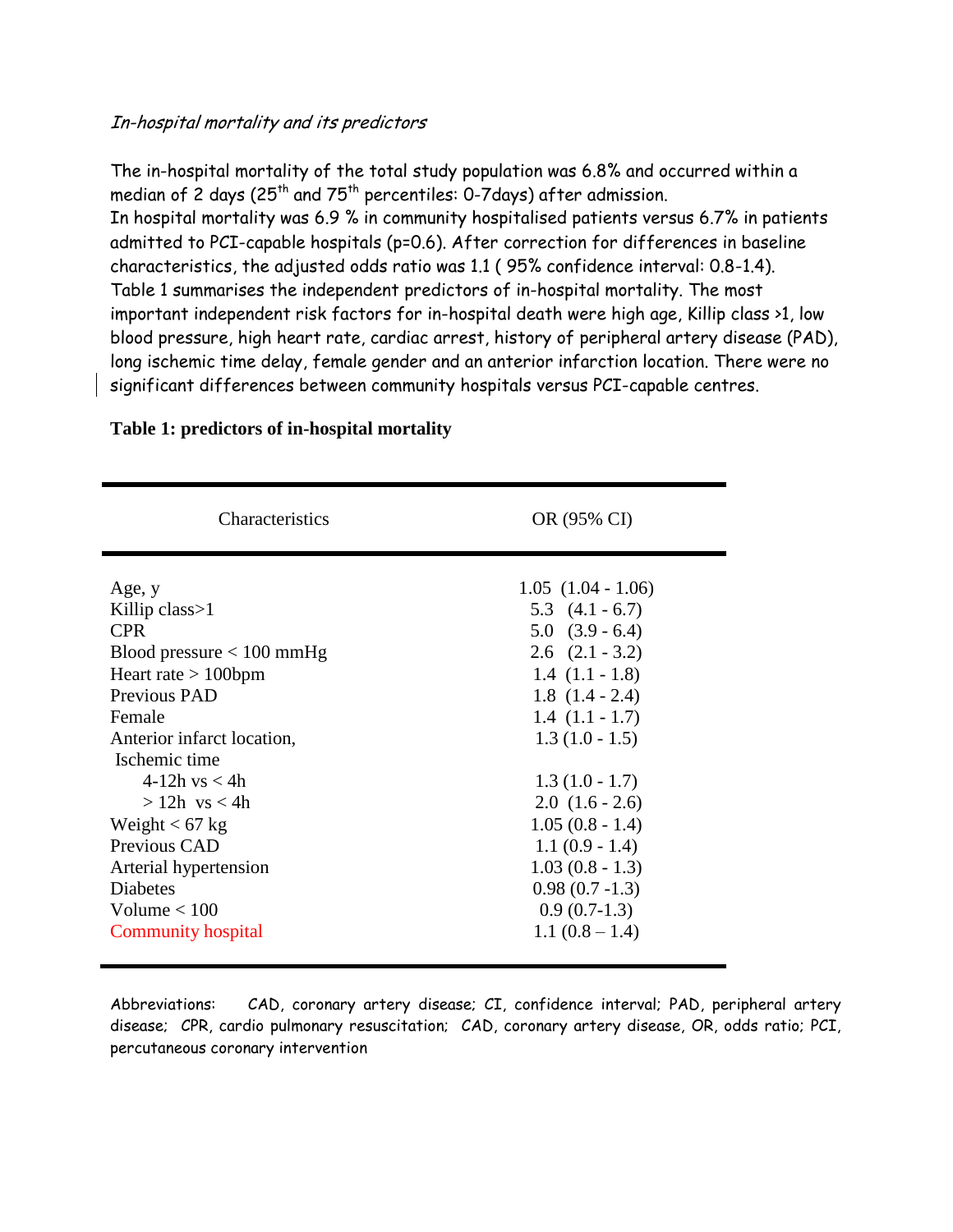# **DISCUSSION**

The present study demonstrated that in a STEMI network, in-hospital mortality of patients admitted to community hospitals is comparable to patients admitted to PCIcapable hospitals..

The concept of a STEMI network was introduced after the publication of several randomised clinical trials demonstrating that transferring STEMI patients to PCI-capable centres for primary PCI leads to better outcomes than on-site administration of fibrinolytic therapy. However, some concerns emerged as to what extent this observed benefit could be translated into daily practice. Indeed, in those randomised trials, patients at high risk (e.g., cardiogenic shock) were excluded and the thrombolytic regime was suboptimal (i.e., no routine invasive evaluation post-thrombolysis, less use of potent adjunctive pharmacotherapy). The data of the present study, which also include high-risk patients, are reassuring, as the presumed outcome gap between PCI-capable hospitals and community hospitals seems to be resolved by the implementation of the STEMI network. The high use of pPCI (>70%) is a prerequisite for obtaining these results, as was recommended by a recent task force.

The findings of the present study may help policy makers identify the optimal number of PCI centres needed to provide high quality care to their inhabitants. Our data do not support a further increase in the number of PCI centres in urban regions in Belgium, as in these regions PCI centres are already widely available with a reasonable PCI related time delay. This is in-line with recent data that recommend that one PCI centre serves a total population of 0.3-0.8 million.(3) Increasing the number of PCI hospitals carries a risk for experience loss, which has been associated with higher mortality rates.(18)

# **Conclusion**

The present study indicated that in the context of a STEMI network with a low threshold for invasive evaluation (e.g., >70% use of pPCI), the short term prognosis of STEMI patients admitted to community hospitals is comparable to PCI-capable hospital-admitted patients. These findings strongly support the promotion and the implementation of STEMI networks in all areas with a limited availability of PCI capable hospitals.

# Contact person

On behalf of the steering committee

Prof dr Marc Claeys: Project coordinator [marc.claeys@ua.ac.be](mailto:marc.claeys@ua.ac.be)